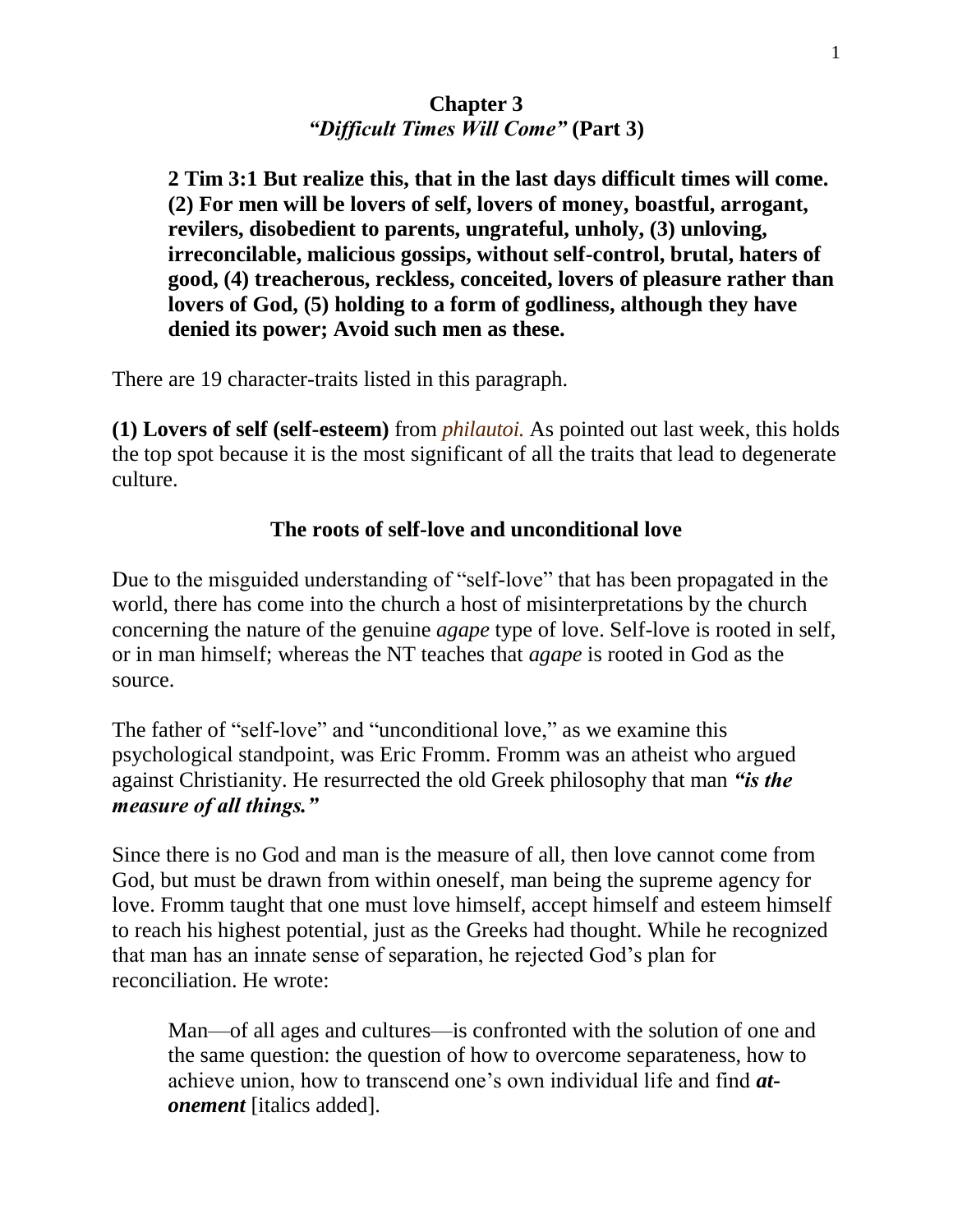By this little wordplay, he rejected the work of atonement on the cross for the solution to man's separation and spoke of *at-onement* which must be selfproduced. It is found within man himself, through "unconditional self-love," which Fromm believed would enable individuals to love the whole world. Thus, the source of love is within the self. This was the *necessary beginning* for Fromm.

It was also Fromm who first used Matthew 22:39, "**You are to love your neighbor as yourself,"** with its twisted interpretation that we are commanded to first love ourselves. According to Fromm, if man is the center of all, then he has intrinsic worth and innate goodness. This was then advanced further by Carl Rogers, who himself was an atheist as was Fromm.

#### **The NT teaches that** *agape* **comes from God, not innate in man.**

What a contrast to 1 John 4:7ff.

**1 John 4:7 Beloved, let us love one another, for love is from God; and everyone who loves is born of God and knows God. (8) The one who does not love does not know God, for God is love. (9) By this the love of God was manifested in us, that God has sent His only begotten Son into the world so that we might live through Him. (10) In this is love, not that we loved God, but that He loved us and sent His Son** *to be* **the propitiation for our sins. (11) Beloved, if God so loved us, we also ought to love one another… (16) We have come to know and have believed the love which God has for us. God is love, and the one who abides in love abides in God, and God abides in him. (17) By this, love is perfected with us, so that we may have confidence in the day of judgment; because as He is, so also are we in this world.**

Let me make something clear. Psychotherapy itself is neither scientific or proven to be that effective. Rather it developed as an alternative explanation to man's behavior rather than accepting God and the Bible. Years ago, Ronald Koteskey wrote an article entitled, "Abandoning the Psyche to Secular Treatment," in *Christianity Today.* He states:

During the first half of the  $19<sup>th</sup>$  century, when moral treatment was at its peak [because of the heavy influence of Christianity] at least 70% of the patients who had been ill for a year or less were released as recovered or improved … Moral treatment did all this without tranquilizers,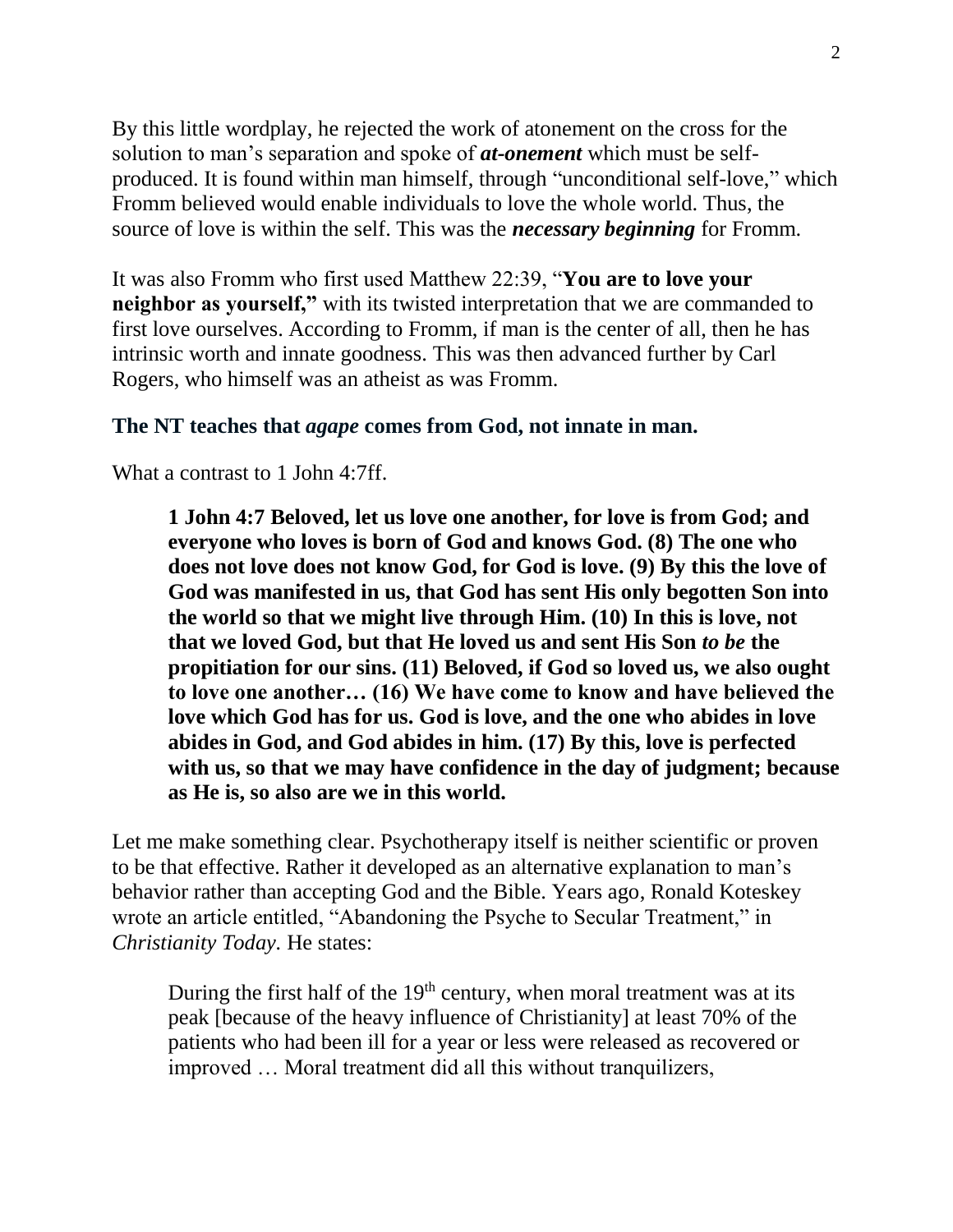antidepressants, shock treatment, psychosurgery, psychoanalysis, or any other kind of psychotherapy.

The he adds:

The use of moral treatment declined during the  $2<sup>nd</sup>$  half of the 19<sup>th</sup> century. The results were disastrous! Recovery and discharge rates went down as moral treatment gave way to the medical approach.

In essence it was as earlier psychotherapists admitted, to replace the religion of Christianity. Psychiatrist Thomas Szasz, in examining the field of psychotherapy, wrote:

It is not merely a religion that pretends to be a science, it is actually a fake religion that seeks to destroy true religion.

**(2) Lovers of money** (*philarguroi: phila* = "love," "fondness"; and *árguros* = "silver," "money." The compound word is found three times in the NT, and it is interesting that in the other two cases, it has implications for religious leaders who are "lovers of money."

Luke records that when Jesus stated **"You cannot serve God and mammon"**  (Luke 16:13), that the Pharisees were offended because they were, **"lovers of money"** (Luke 16:14). Indeed, they scoffed at Jesus when He said it. Geldenhuys apply comments:

"Because the Pharisees were fond of money and regarded riches as the rightful reward for their faithful observance of the Law, they derided Jesus (who in contrast with most of them was poor and was followed by a small group of poor disciples)."

According to the theology of the Pharisees, Jesus' meager finances and that of his disciples would have been evidence, in their view, that God really was not honoring Jesus' ministry.

The second place that **"lovers of money"** is used is from Paul's letter to Timothy, where he speaks of "prophets for profit." In other words, false teachers in the church.

**Acts 20:33 I have coveted no one's silver or gold or clothes. (34) You yourselves know that these hands ministered to my** *own* **needs and to the**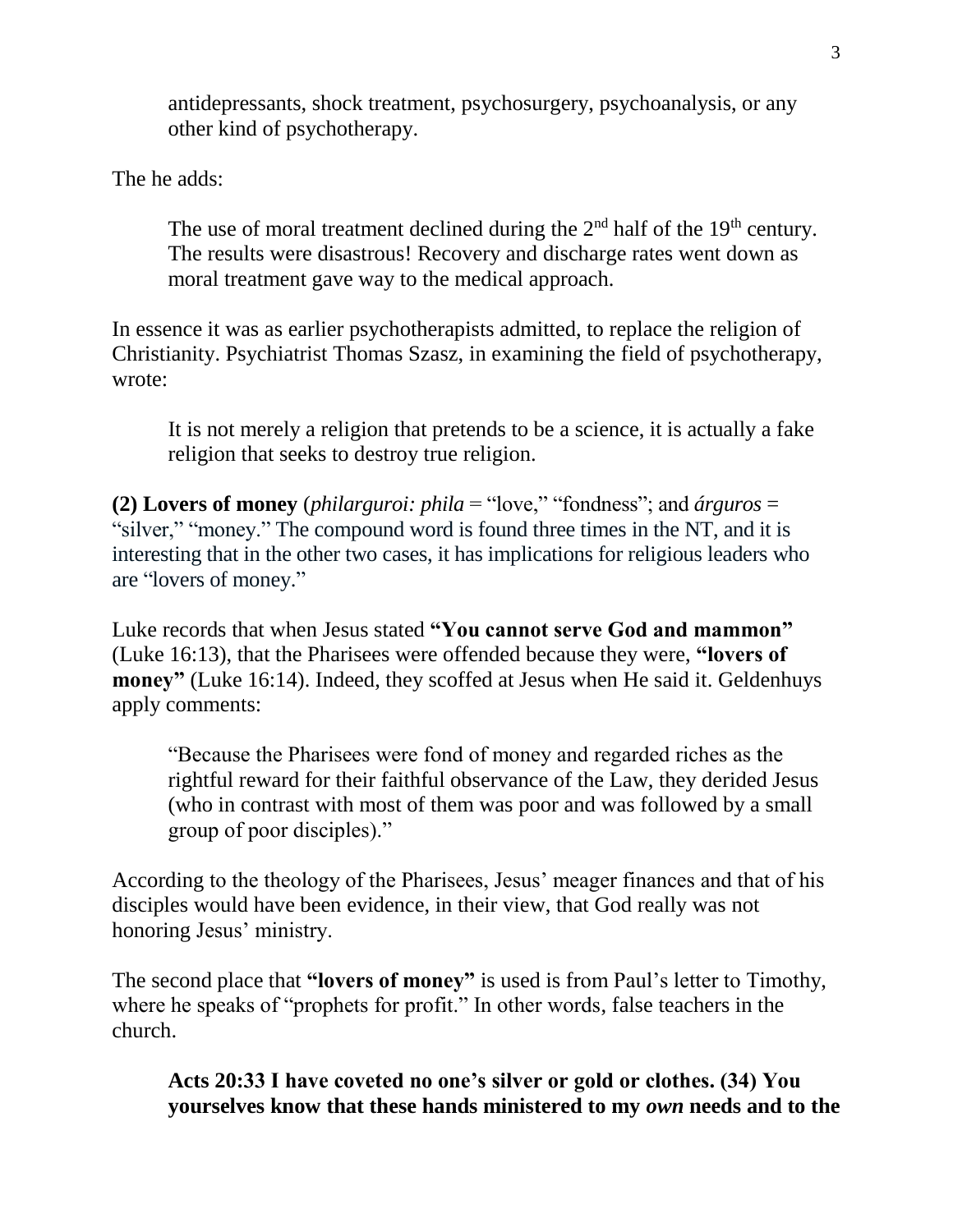**men who were with me. (35) In everything I showed you that by working hard in this manner you must help the weak and remember the words of the Lord Jesus, that He Himself said, 'It is more blessed to give than to receive.'"**

Paul was not out to acquire any wealth for himself. And by giving this cardinal doctrine of Christian living, "**It is more blessed to give than to receive, "** he sets a contrast to the conflicting behavior of those charlatans who are going to fleece the flock. False teachers will come and make an appeal in the name of the gospel for the wealth of the congregation.



Kenneth Hagin, Kenneth Copeland, Robert Tilton, Benny Hinn, Marilyn Hickey, Frederick Price, Charles Capps, Morris Cerullo, Joel Osteen [although more subtle, he clearly embraces much of it] and Paul and Jan Crouch.

Now we turn to our current text in Timothy where Paul again warns against these false teachers who advocate the doctrine that "God wants Christians to be financially rich." Both references, 1 Timothy 6:3-10 and Acts 20:20-35, concern themselves with the situation in the church at Ephesus. It is the same problem! Whereas Acts 20 gives us the motive of the false preachers, 1 Timothy 6:3-10 reveals the doctrine that they use to accomplish this end; in other words, the doctrine that **"godliness is a means of great profit."** Paul writes:

# **1 Tim 6:5 and constant friction between men of depraved mind and deprived of the truth, who suppose that godliness is a means of gain.**

The core of their doctrine was that "**godliness is a means of great gain** [*porismos,*  "of great profit"]. Here Paul seems to be quoting an actual cliché his opponents